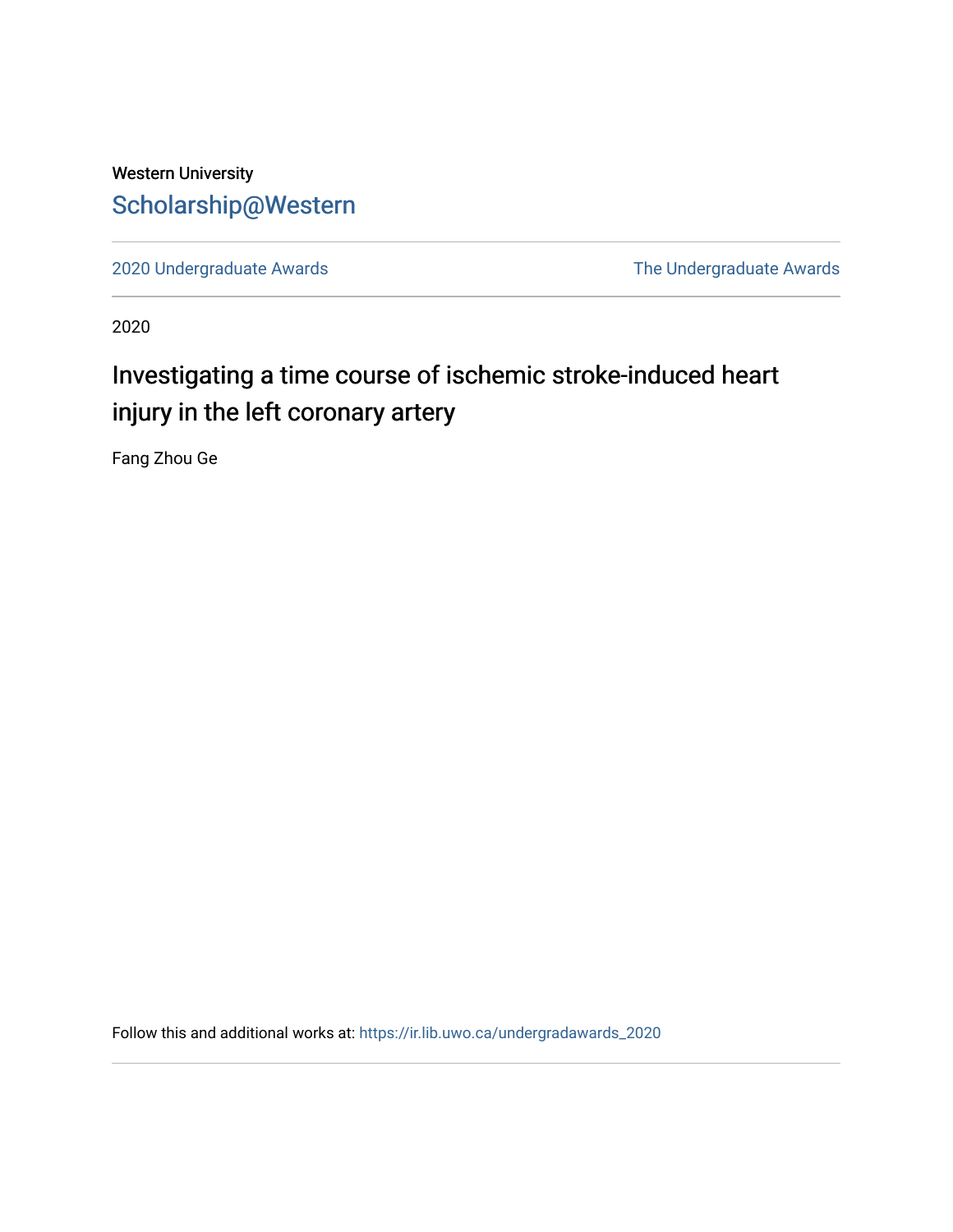# **Investigating a time course of ischemic stroke-induced heart injury in the left coronary artery**

#### **Abstract**

Besides cell death and loss of function in the brain, ischemic stroke is often associated with poor cardiac outcomes, increasing the risk for atrial fibrillation and myocardial infarction. This condition, known as stroke-induced heart injury (SIHI), has been well characterized for the four chambers of the heart and myocardial tissue, but the timeline and extent of injury in the coronary arteries remain unclear. To study the timeline of ischemic SIHI in the left coronary artery (LCA), we documented how the thickness, cross-sectional area, and immune cell recruitment in the LCA changed following an insular ischemic stroke in a rat model. Rats were divided into a stroke (endothelin-1 injection) and control (phosphate-buffered saline injection) group and sacrificed at various time-points post-treatment (6h, 24h, 7d, 14d, & 28d). Following a standard H&E staining protocol, we observed a general thickening and constriction in the vessel until 7 days post-stroke, corresponding to eutrophic remodelling. After immunohistochemistry staining for panleukocytes (CD45), neutrophils (myeloperoxidase), and B lymphocytes (CD45R), we observed a maximal recruitment of innate and adaptive immune cells occur concurrently at 24 hours poststroke, indicating possible immunological memory in inflammation from stroke. These results extend our understanding of stroke-induced heart injury to vascular changes in the heart and lay the groundwork in addressing the relevant clinical problem of cardiac complications after stroke.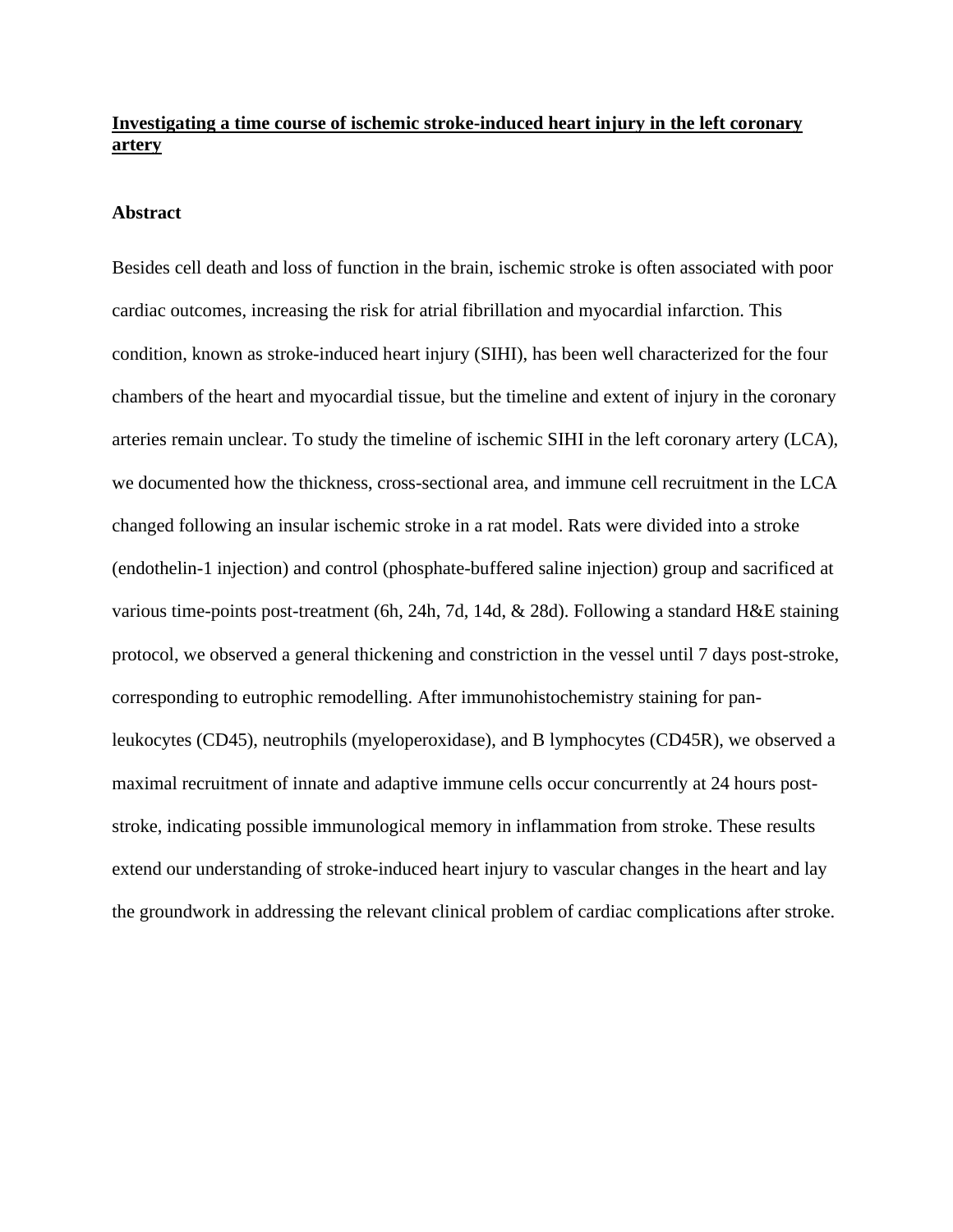#### **1. Introduction**

# **1.1. Background**

#### *Stroke and the heart-brain relationship*

Stroke affects individuals worldwide and is the most common cause of morbidity and a significant source of mortality in industrialized countries<sup>1</sup>. Strokes have been traditionally categorized into either ischemic strokes, which are more common and involve occlusion of a cranial blood vessel, or hemorrhagic strokes, which are more severe than ischemic strokes and involve bleeding and increased intracranial pressure causing reduced blood flow<sup>2</sup>. Both of these categories of strokes ultimately result in a lack of blood flow to the brain causing cell death.

Following an ischemic stroke, there is a complex pathophysiological response that takes place in the body. This begins in the brain with the obstruction of nutrient transport, like glucose, which limits the energy available for the cell to maintain ion gradients and initiates an ischemic cascade consisting of several cellular pathways<sup>3</sup>. Impaired maintenance of ion gradients across the cell membrane causes an accumulation of intracellular  $Na<sup>+</sup>$  and  $Ca<sup>2+</sup>$  ions, drawing water into the cell by osmosis, and causing cytotoxic edema<sup>4-5</sup>. Minutes after occlusion, irreversible cell death begins to occur causing tissue necrosis, and subsequent loss of brain function<sup>6</sup>.

Stroke, among other neurological disorders, has previously been reported to be associated with structural and functional impairment to the heart, such as neurocardiac arrhythmias and lesions<sup>7-</sup> <sup>10</sup>. Damage to the heart from stroke-induced heart injury (SIHI) was first identified when hemorrhagic stroke patients were found to have electrocardiogram abnormalities $^{11}$ . Subsequent work has then found stroke-induced arrhythmias and myocardial lesions in mouse models of hemorrhagic stroke<sup>12</sup>. In addition to early research focused on hemorrhagic SIHI, ischemic stroke patients were observed to have similar cardiac consequences, such as atrial fibrillation manifesting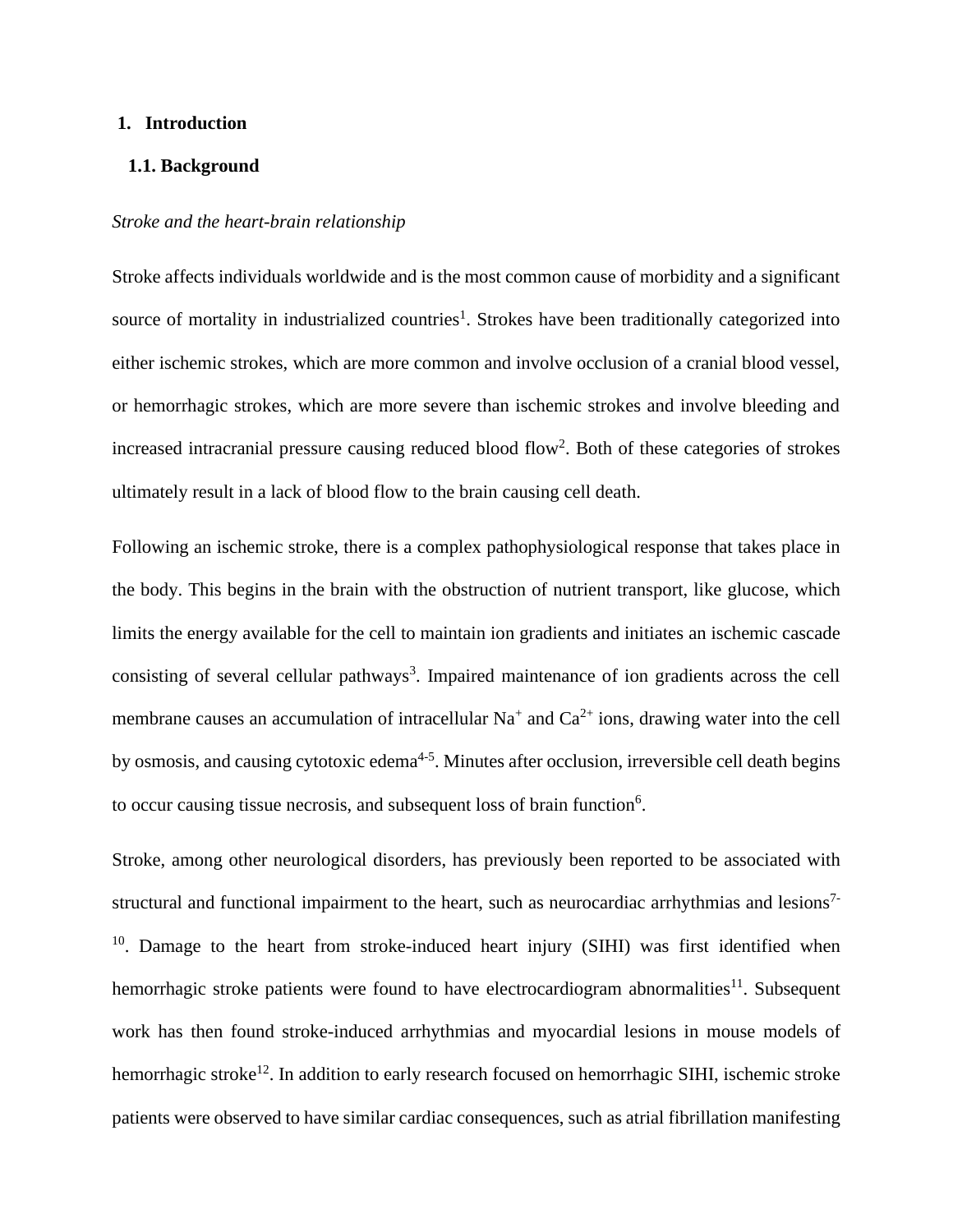in approximately 25% of cases <sup>13-15</sup>. Previous work in our lab has also identified a similar immune cell recruitment profile following an insular ischemic stroke in rats and the results of Sheridan *et al*. (1996) for canines following a myocardial infarction. Clinically, patients who have had an ischemic stroke are at an increased risk of a heart attack in the following months<sup>16</sup>. Both hemorrhagic and ischemic stroke have a similar prevalence of cardiovascular changes following stroke, however, the focus of our study is on ischemic stroke because of its greater incidence in the population<sup>17</sup>.

# *Mechanism of Stroke Induced Heart Injury (SIHI)*

Currently, the two major proposed mechanisms of SIHI involve the release of pro-inflammatory chemokines into blood circulation<sup>18</sup>, and/or autonomic dysregulation triggering a catecholamine surge<sup>19</sup> (Figure 1).



**Figure 1. Potential mechanisms for stroke-induced heart injury.** 

The release of chemokines as part of the inflammatory response initially recruits neutrophils to infiltrate into the damaged brain tissue and macrophages to phagocytose debris and pathogens. Following the activation of neutrophils and macrophages of the innate immune system, this further triggers an adaptive immune response from T and B lymphocytes<sup>20</sup>. However, inflammation is not exclusively localized to the brain, as macrophages, lymphocytes, and neutrophils are found in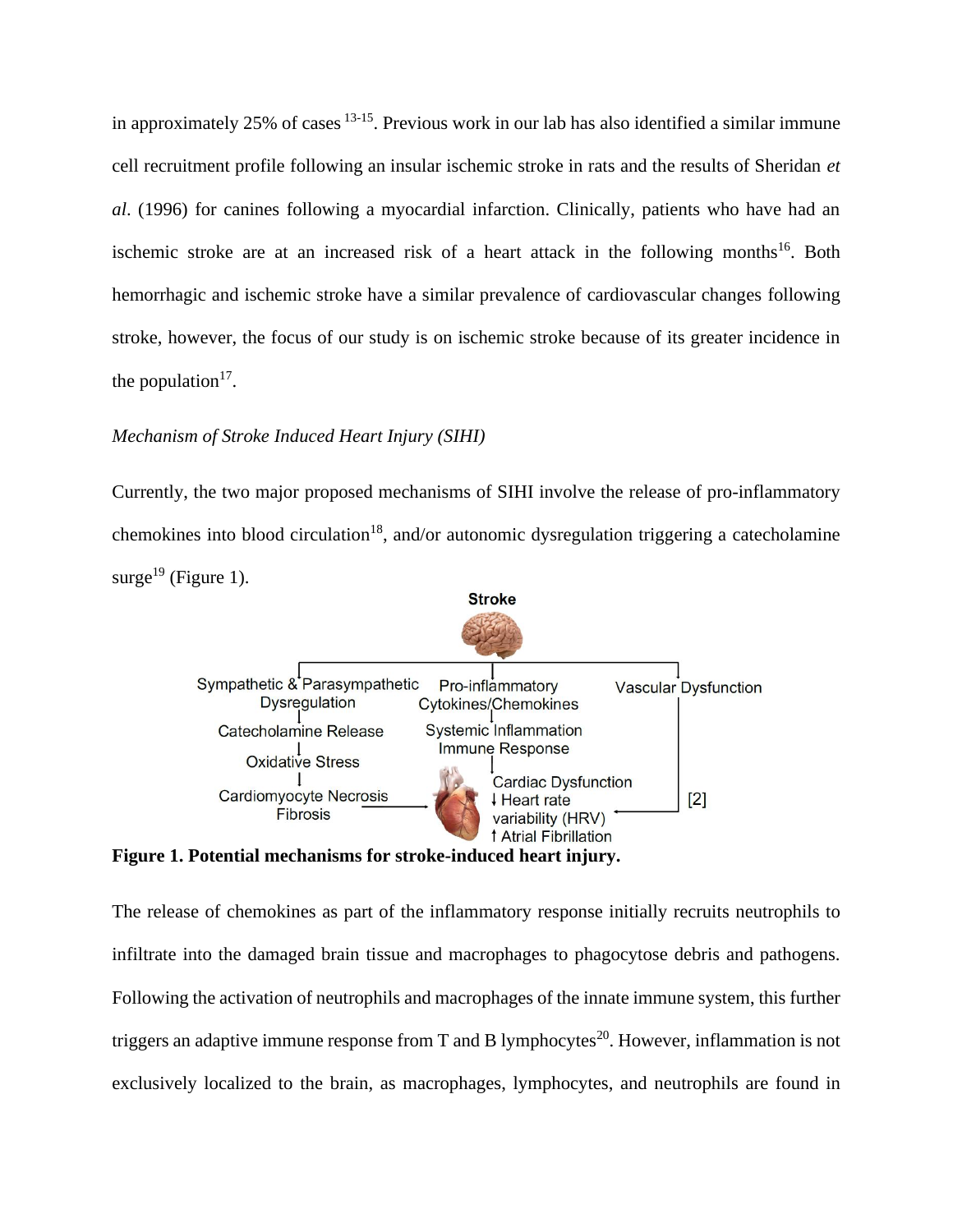greater abundance in the heart following a hemorrhagic stroke in patients<sup>21</sup>. When inflammatory cells are recruited to the heart, they can release cytokines that induce cardiac fibroblasts to become active and proliferate, which may increase levels of extracellular collagen, leading to fibrosis $^{22}$ .

The other mechanism can be explained by the catecholamine surge hypothesis. Following stroke, the autonomic nervous system, including regions of the brain like the insular cortex, may become dysregulated leading to a surge of catecholamines released from myocardial nerve endings from overactivation of the sympathetic nervous system  $(SNS)^{23}$ . When catecholamines bind to the heart's β receptors<sup>24</sup>, they increase mitochondrial  $Ca^{2+}$  concentration, causing oxidative stress and myocardial cell necrosis<sup>25</sup>.

# *The rat insular cortex*

My project focuses on heart injury induced by a stroke occurring in the right insular cortex (IC). The rat insular cortex lies on the dorsal bank of the rhinal fissure and receives different types of inputs from the sensory thalamic nuclei (Figure 2). The insular cortex is known to have dense reciprocal innervations with the limbic structures, such as the amygdala and hypothalamus, and play a significant role in the control of the autonomic nervous system<sup>26</sup>. In humans, it is involved in a variety of functions, ranging from pain perception and emotion processing to speech production. Previous studies have reported mixed results on lateralization differences, but seem to suggest that the right IC may control SNS activity in particular  $27-29$ . Even though previous work in our lab has established that ischemic stroke in the left IC is linked to heart injury as well, this study so far has focused only on the right IC.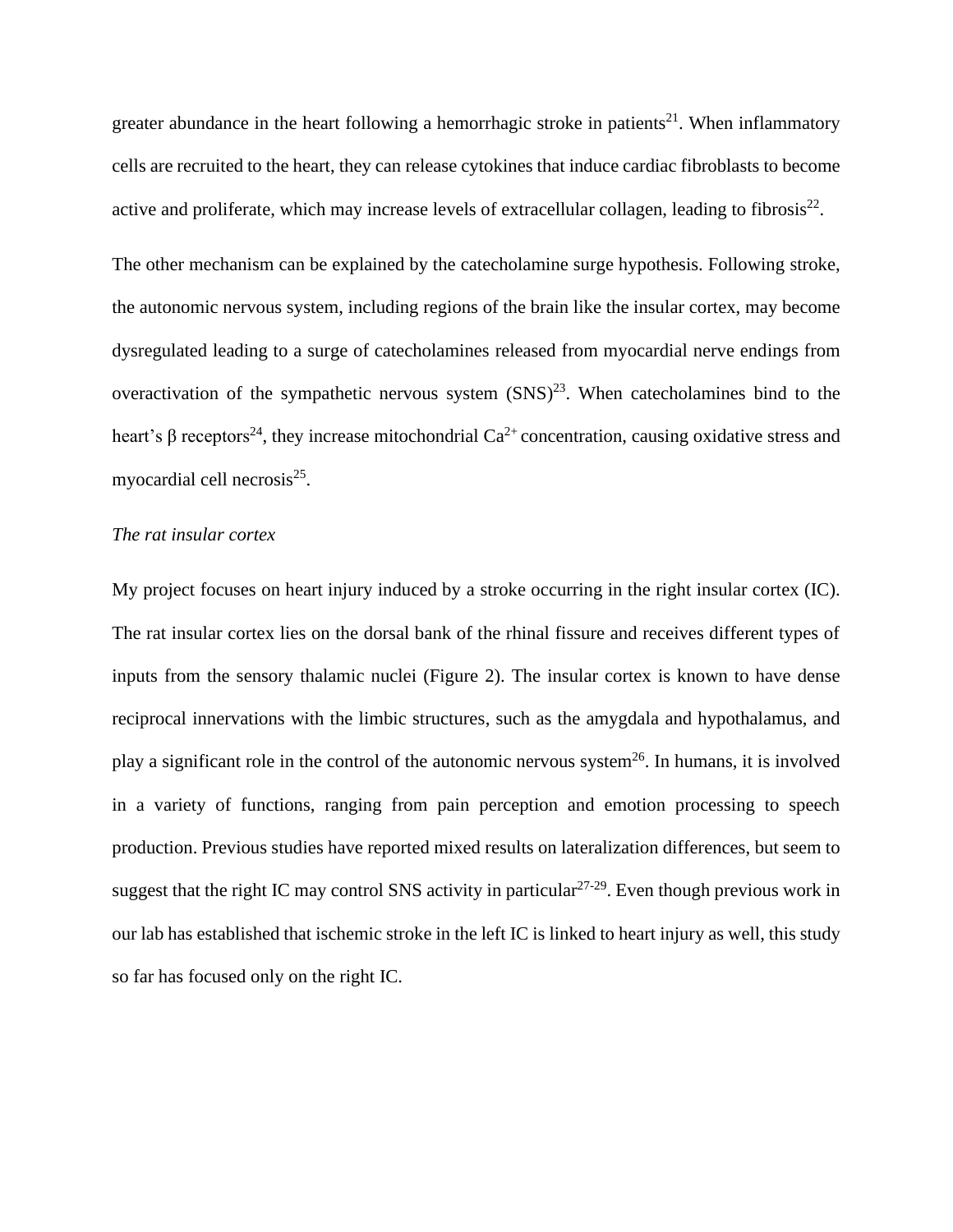

**Figure 2. Anatomical position of right insular cortex in the rat brain.**

# *The left coronary artery and heart disease*

The left coronary artery branches from the aorta, within the sinus of Valsava, and passes through the pulmonary trunk and the left atrial appendange, until it divides into the left anterior descending artery and the left circumflex artery (Figure 3). The function of coronary arteries is to supply blood to the heart tissue, which delivers oxygen and nutrients for its proper functioning. The left coronary artery and its branches supply most of the blood to the ventricular myocardium and left atrium of the heart. An occlusion of the left coronary artery, known as the Widow Maker heart attack, reduces or prevents the flow of blood from tissue typically perfused by this artery and has one of the greatest risks of long-term injury and death among myocardial infarctions<sup>30</sup>. Furthermore, the left coronary artery in the atrioventricular groove is densely innervated by autonomic nervous system $31$  and presents a good target area to examine the contributions of the ANS to SIHI. Hence, we chose this area to examine any injury to the heart vasculature following a selective insular ischemic stroke.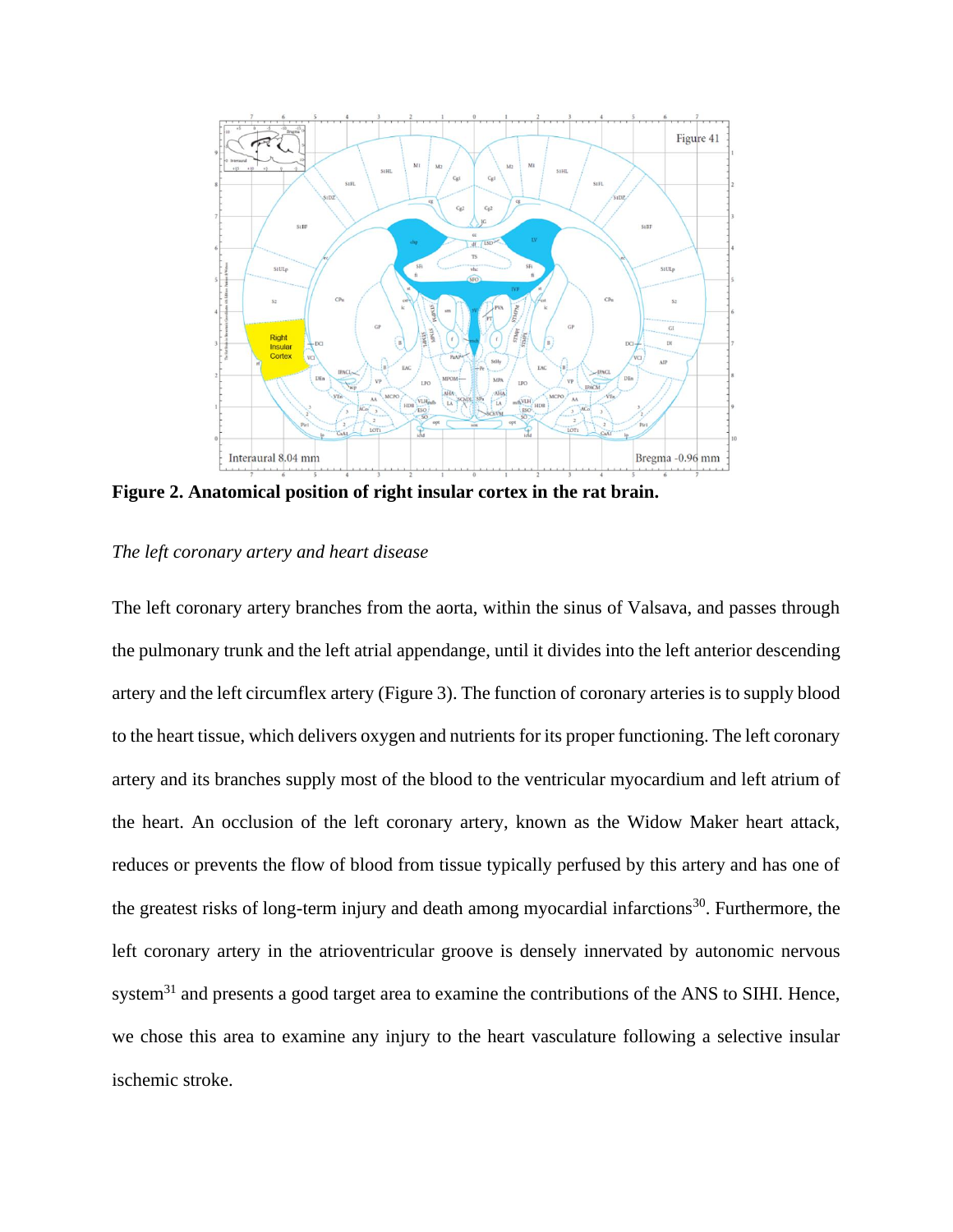

**Figure 3. Anatomical region of left coronary artery in the left atrioventricular groove.**  Histological sections obtained from the region indicated by a black vertical bar.

*Characterization of SIHI in the heart's chambers and pulmonary vein-left atrium (PVLA) border*

To provide a broader understanding of the heart-brain relationship, our research group has been actively investigating the implications of stroke-induced heart injury in the chambers and myocardial tissue of the heart. Thorburn (2018) in our lab has previously established a novel rodent model of focal insular ischemic stroke to evaluate behaviour and pathological outcomes of SIHI. She found that at 28 days post-stroke, rats with left IC damage demonstrated impaired sensorimotor gating, compared to rates with right IC damage and control groups. All stroke injury groups were found to have an increase in microglia activation in the IC and white and grey matter regions, in addition to cardiac fibrosis expressed in the left atrium tissue. Jaramek (2018) in our research group further extended these findings by discovering neutrophil infiltration and endothelial dysfunction at 6 hours following selective IC stroke. This is followed by T cell infiltration at 24 hours and fibrosis at 14 and 28 days at the pulmonary vein-left atrial (PV-LA) border.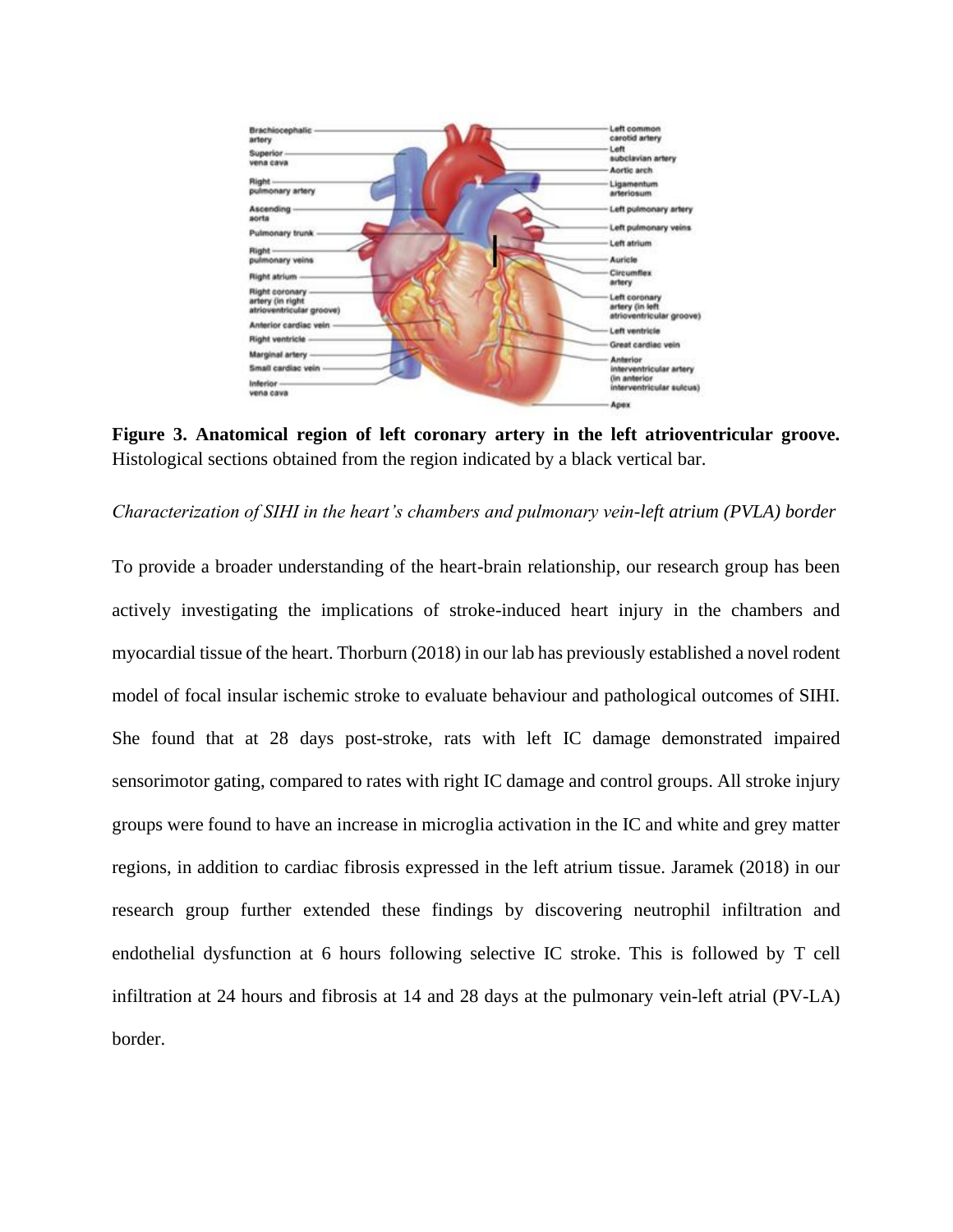Hence, although previous studies have indicated the connection between stroke in the right insular cortex and heart injury, the degree and timeline of injury, specifically with regards to inflammation, fibrosis and stenosis of coronary artery vasculature changes, have been uncharacterized so far. Evaluating several histological characteristics can help us further understand the temporal relationship between stroke and heart injury in the left coronary artery.

Firstly, immune cell recruitment can be used to observe contribution of the inflammatory pathway to SIHI, occurring specifically in the left coronary artery. Secondly, artery cross-sectional area can be measured as an indication of how overactivation of the SNS may cause dilation in this blood vessel. Additional responses and remodelling of the artery may occur due to fibrosis, myocardial necrosis or edema.

# **1.2. Hypothesis**

Following stroke, the heart vasculature is expected to experience an increased amount of injury, as indicated by a dilation and thickening of the coronary arteries, as well as increased inflammatory cell recruitment in surrounding tissue.

# **1.3. Objective**

The objective for my project is to document the timeline of stroke-induced heart injury (SIHI) in the left coronary artery in the endothelin-1 insular ischemic stroke induced rat model using a histology-based approach.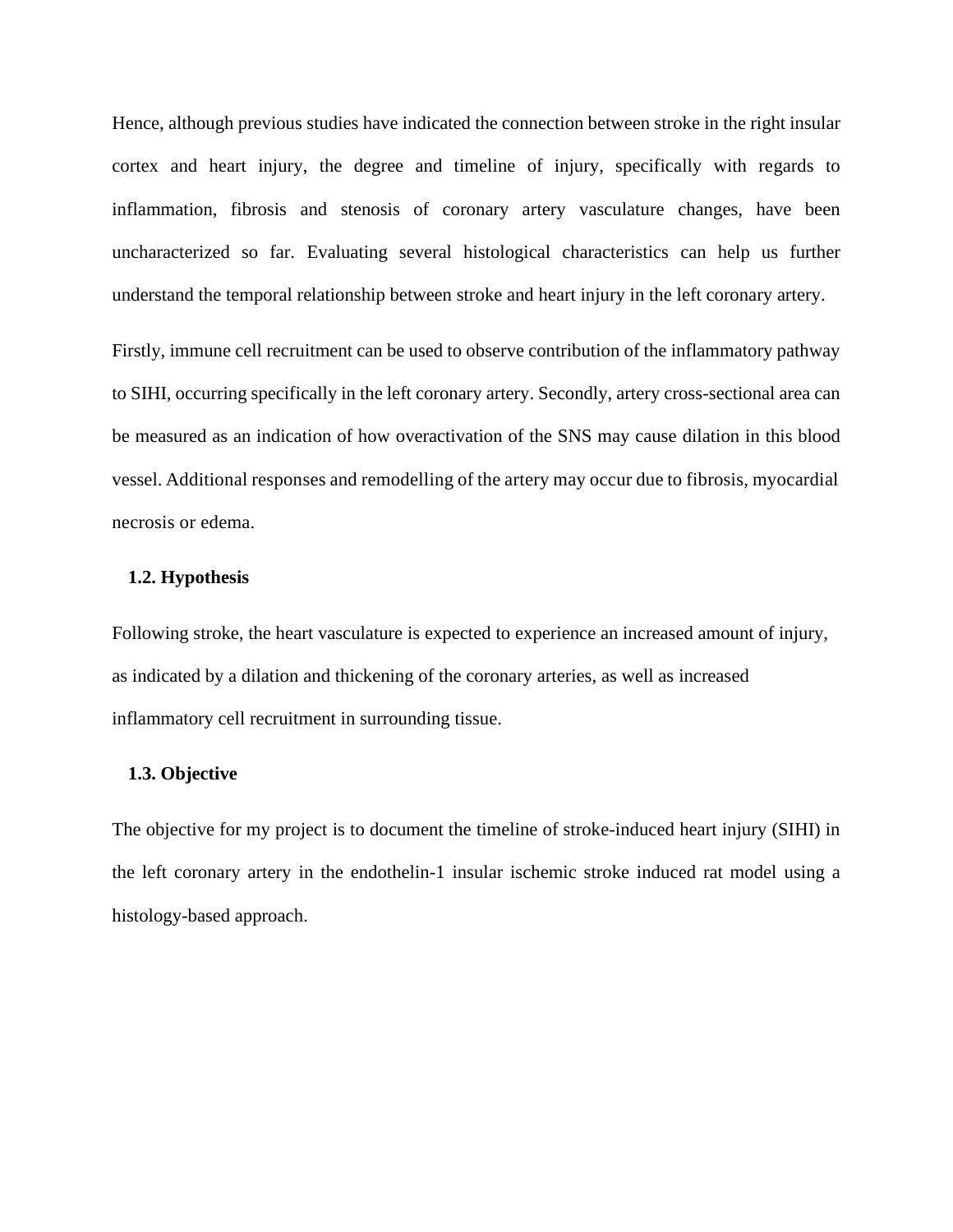## **2. Methods**

Sixty Wistar rats aged 6 months and weighing 500-600g were randomly assigned to either the endothelin-1 (ET-1) right insular cortical (IC) stroke group or the phosphate-buffered saline (PBS) control group and at each time-point for observation (6h, 24h, 7d, 14d, and 28d). Each treatment group at one time-point was n=6 initially.

A standard procedure for the unilateral injection of ET-1 or PBS, heart removal, fixation, sectioning and immunohistochemistry (IHC) staining was conducted by Victoria Jaremek, as per the details outlined in her undergraduate thesis (Figure 4). The specific IHC antigens we stained for are CD45R to detect B lymphocytes, CD45 to detect pan-leukocytes, and myelin peroxidase (MPO) to detect neutrophils. A standard H&E staining procedure was performed to distinguish acidophilic and basophilic cellular structures to quantify blood vessel thickness and cross-sectional area.



**Figure 4. Schematic outline of the injection, heart removal, fixation and sectioning, and IHC staining protocol for the study.**

Cell counter on ImageJ was used to identify inflammatory cells by their intense brown staining. Several IHC stained samples were excluded from statistical analysis as their staining was uneven (such that inflammatory cells could not be identified).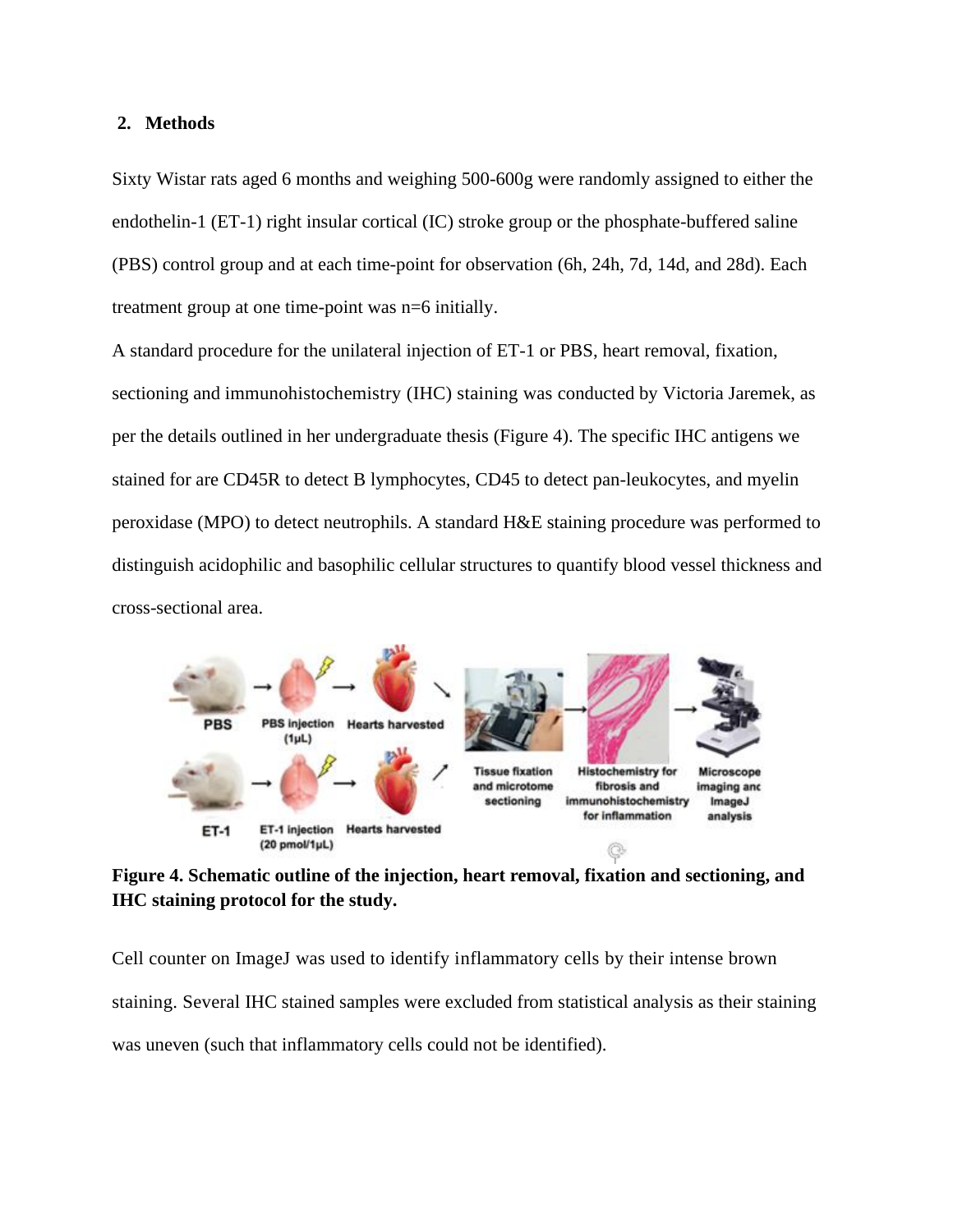Area of the tissue was measured with Freehand selection on ImageJ. For artery thickness analysis, the Segmented line tool was used to measure six different thicknesses along the circumference of the artery. A mean was obtained from values recorded in Excel to provide a representative estimate of the overall vessel thickness.

All statistical analyses were performed using GraphPad Prism 6.0. Means between PBS and ET-1 groups, and between each of the time-points, were compared using two-way analysis of variance (ANOVA) with Bonferroni correction. Means between PBS and ET-1 groups for each time-point were compared using multiple t-tests with a Holm-Sidak correction. A p-value of less than 0.05 was considered significant for all statistical tests.

# **3. Results**

#### *Responsiveness and remodelling of the left coronary artery*

To examine the contribution of stroke-induced heart injury to the immediate response and longterm remodelling that may be occurring at the left coronary artery, I first studied how the vessel thickness changes in the time following an endothelin-1 induced stroke. When a two-way analysis of variance (ANOVA) was performed, no significant differences were found in arterial thickness when comparing across the time or injection group variable, or an interaction between these two factors. Multiple t-tests to compare differences between stroke and control groups at each time-point also found no significant differences.

Preliminary observations of trends in the data, without statistical evidence to support them, can be noted. There is a considerable increase in the mean artery thickness between the 24H and 7D time-points (Figure 5A). Additionally, a decrease in mean artery thickness was observed between the 14D and 28D time-points. However, there is also large variation in the control thicknesses at various time-points.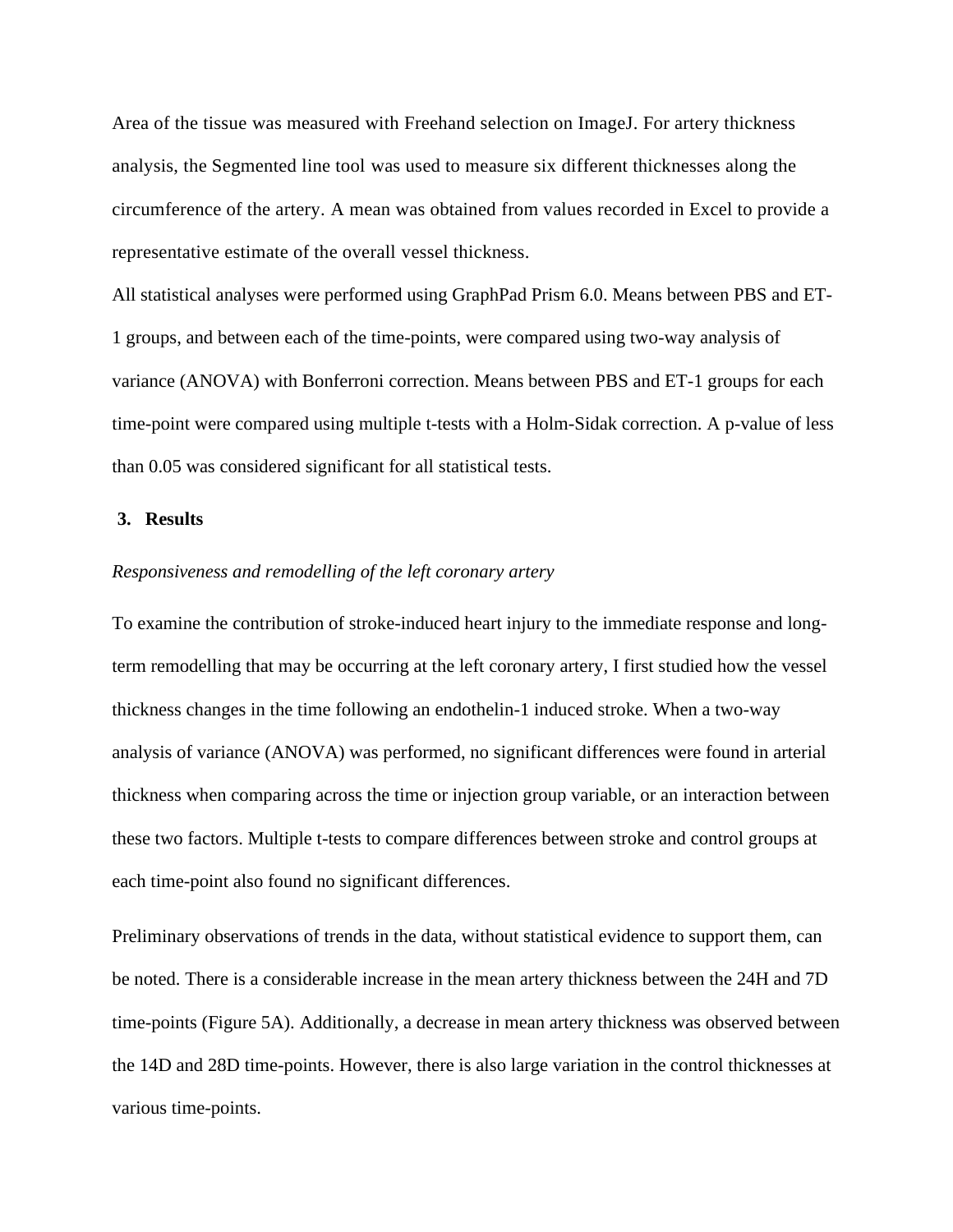

**Figure 5.** Comparison of left coronary artery thickness (A) and cross-sectional area (B) beside the atrioventricular junction between PBS (control) and ET-1 (stroke) groups over varying timepoints (6h, 24h, 7d, 14d, & 28d) following injection. Means +/- SEM were plotted for each stroke injection group and time-point. Sample size in each time/injection condition was five  $(n=5)$ . Representative images taken from one rat at 7D in control (C) and endothelin-1 (D) group.

Next, to further examine how a dysregulated autonomic response and long-term artery remodelling manifest in SIHI, I studied how cross-sectional area of the left coronary artery changes in the time following stroke. No significant differences were found in cross-sectional area between both factors studied when a two-way ANOVA was performed, and between stroke and control rats when multiple t-tests were subsequently conducted. Cross-sectional area of the vessel appears to decrease from 6H to 7D, with the mean area lower for ET-1 than PBS groups (Figure 5B). The trend beyond 7D is unclear, with large variation and an increase in crosssectional area at 14D.

Hence, taken together, the overall response and remodelling that occurs in the left coronary artery following stroke involves a thickening and narrowing of the blood vessel (Figure 5C, 5D).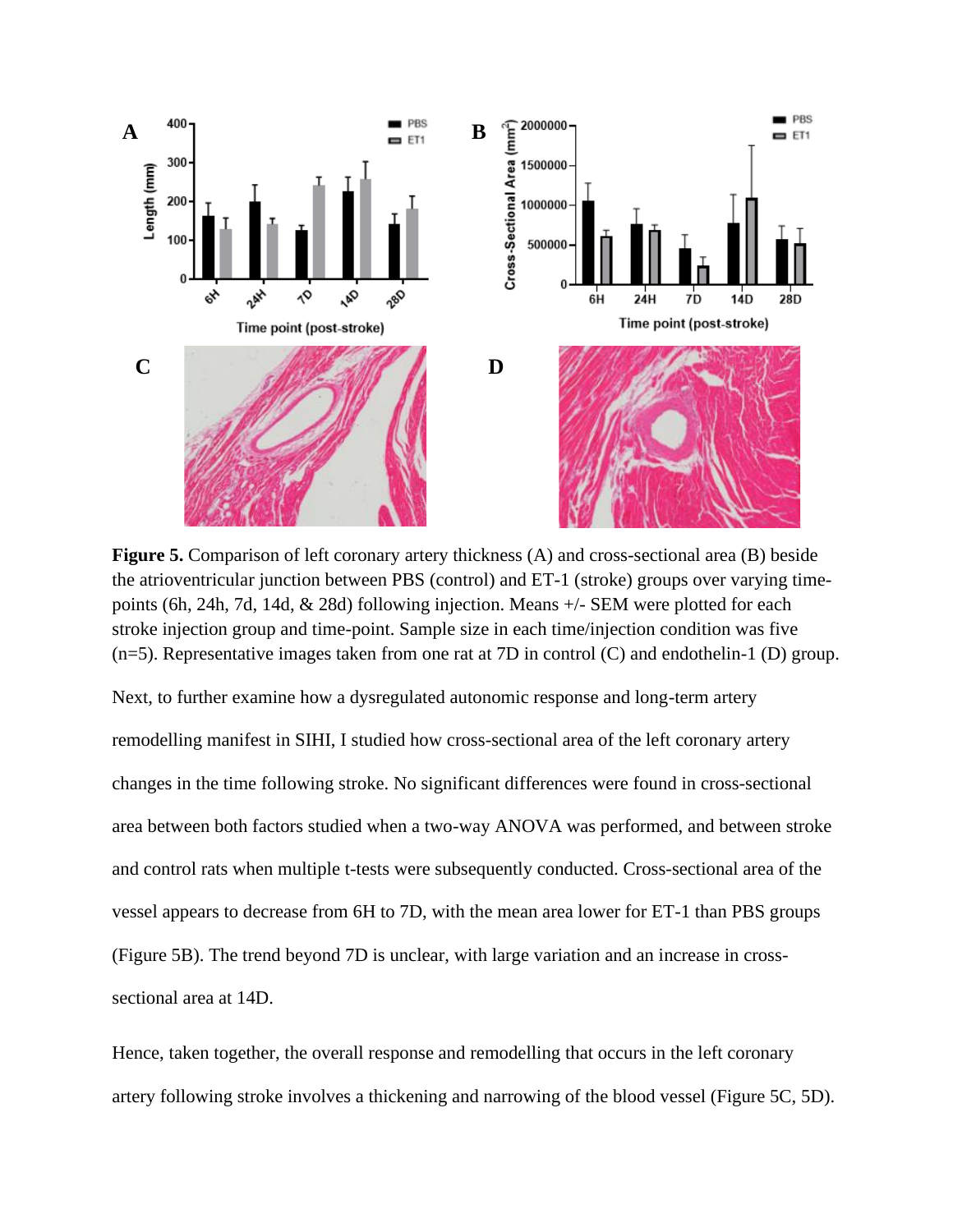# *Inflammation at myocardial tissue adjacent to the left coronary artery*

Following an analysis of the responsiveness and remodelling of the left coronary artery, we next sought to quantify inflammatory cell recruitment following a right selective IC stroke. Similar to thickness and cross-sectional area, no significant differences were found in all immune cell densities when a two-way ANOVA was performed, and between stroke and control rats when multiple t-tests were subsequently conducted.

To observe the response from all leukocytes of the immune system, I first compared IHC images stained for CD45, an antigen found in pan-leukocytes. There is greater pan-leukocyte cell density at all time-points in the stroke animals, compared to the control group (Figure 6A). From 6H to 7D, there is a consistent activation of pan-leukocytes, with a decrease beginning at 14D.

Following quantification of pan-leukocytes, the next goal was to focus on documenting the innate and adaptive immune response following insular stroke separately. To study the innate immune response in the left coronary artery following a right IC stroke, neutrophil density was analysed in the tissue adjacent to the vessel (Figure 6C). There is an increase in neutrophil recruitment following stroke, with an apparent maximal recruitment occurring at 24H. However, there is also a large variation between different time-points that obscures the trend seen for stroke animals.

Finally, to study the effects of a right IC stroke on the left coronary artery through the adaptive immune response, B-lymphocyte density was analysed in the tissue adjacent to the vessel. Similar to the neutrophils of the innate immune response, the B-lymphocytes had an increase in recruitment following stroke, with the same apparent maximal recruitment occurring at 24H (Figure 6B).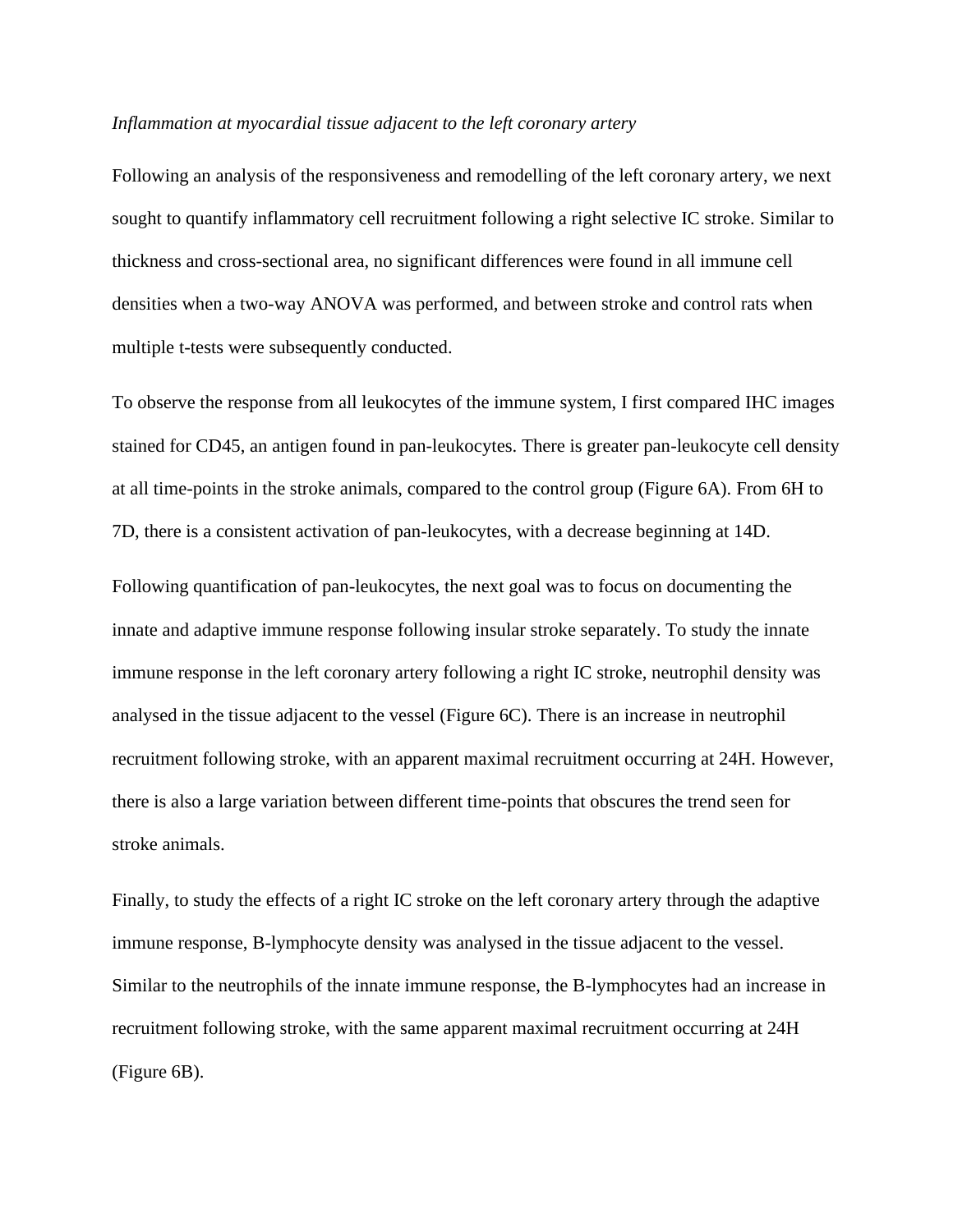

**Figure 6.** Comparison of pan-leukocyte (A), B lymphocyte (B), and neutrophil (C) cell density between PBS (control) and ET-1 (stroke) groups over varying time-points (6h, 24h, 7d, 14d, & 28d) following injection. Sample size in each time/injection condition varied from three to five  $(n=3-5)$ , due to exclusion of certain samples from improper staining. Means  $+/-$  SEM were plotted for each stroke injection group and time-point.

# **4. Discussion**

In my Scholar's Electives project, I used a histology-based approach to study the physical remodelling and immune response occurring in the left coronary artery following a right insular cortical ischemic stroke in a rat model. The timeline of changes was documented and compared with previous work in our lab that has extensively studied damage to the chambers of the heart and myocardial tissue following a stroke. Ultimately, the goal of this study was to document changes to the left coronary artery and extend our understanding of stroke-induced heart injury to vascular changes of the heart following an insular ischemic stroke.

For the majority of comparisons, there was no statistical significance found in the two-way ANOVA. This is likely because of the small sample size and large variation that exists when using different biological replicates. Different biological replicates must be used for my study as rats must be sacrificed for heart histology measurements to be taken. The sample size is constrained by the number of rats that we began with in the study, and the exclusion of several IHC stained samples because of improper staining. Increasing the sample size should increase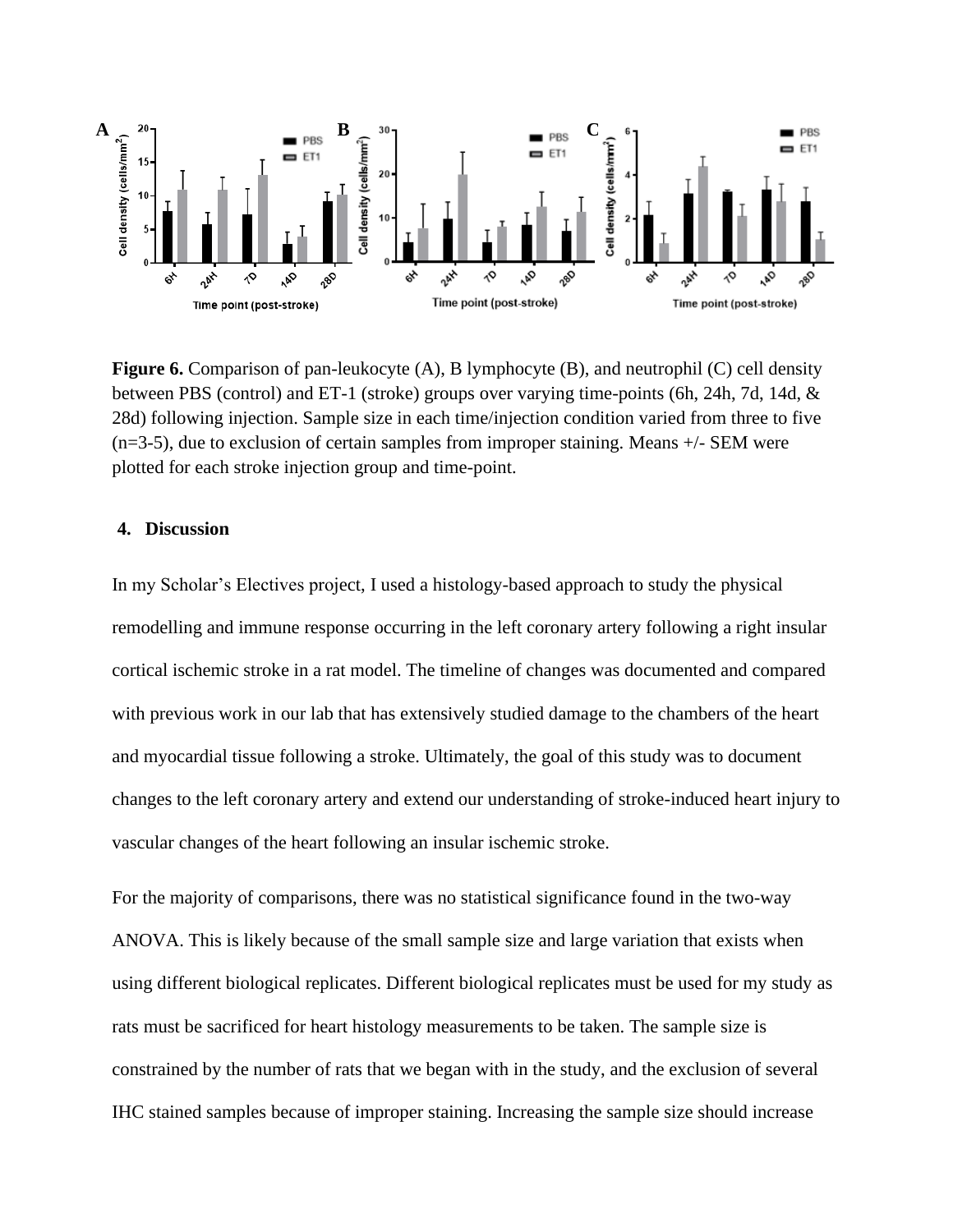the power of the statistical tests used, which would allow smaller effect sizes to be detected when conducting a hypothesis test, such as a t-test or ANOVA. Hence, this should reduce the probability of a type II error should indeed there be a real difference that the statistical test has not detected in this study.

Instead of studying how stroke causes pathophysiological changes in the left coronary artery over time, I shifted the focus of my project to studying differences between stroke and control groups at each of the time points following stroke as statistical power was insufficient to draw conclusions for the time course. After performing multiple t-tests to compare each of the PBS and ET-1 groups at different time-points, no statistical significance was found for this test also. Although there is no statistical evidence to support the conclusions drawn, some preliminary observations of trends in the data can be discussed in the context of the overall project goals.

First, I set out to quantify the responsiveness and remodelling that occurs in the left coronary artery following a right selective IC stroke. For thickness of the left coronary artery, there appears to be a considerable increase from 24H to 7D. This is consistent with the hypothesis for my study, which anticipates fibrosis and cellular edema occurring in the coronary artery wall following stroke<sup>22</sup>. There is a large variation in the control thicknesses at various time-points, which suggests that this trend may be due to chance or perhaps a factor in the injection procedure common to both experimental groups.

For cross-sectional area of the left coronary artery, there appears to be a decrease from 6H to 7D, with the mean area lower for ET-1 than PBS groups, which is inconsistent with the coronary artery dilation that I expected in my hypothesis, due to overactivation of the sympathetic nervous system<sup>23</sup>. Activation of the SNS usually results in dilation of the coronary arteries to supply the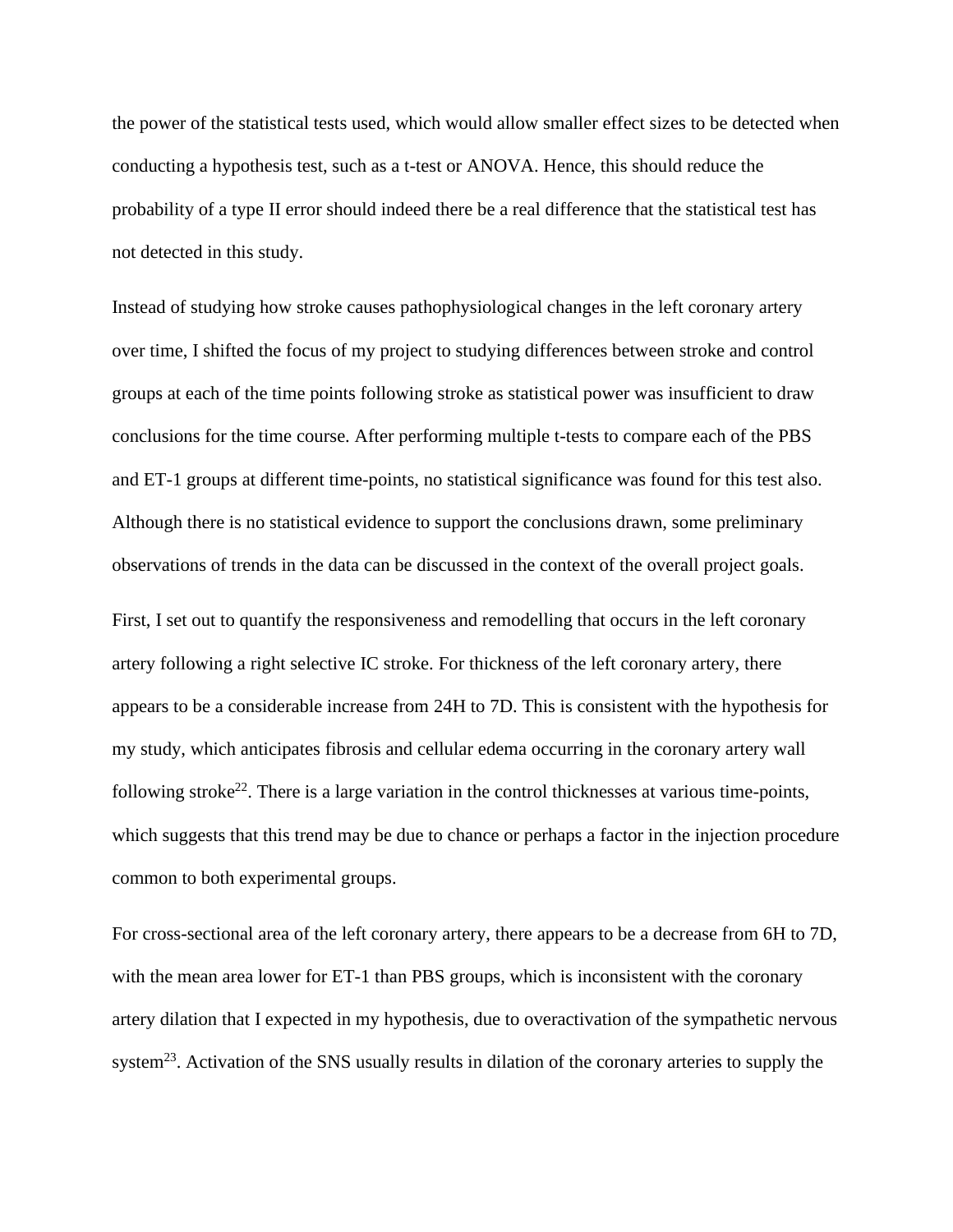heart with more oxygen and nutrients during physiological stress. However, this discrepancy may be attributed to vascular remodelling.

Sonoyama *et al*. (2007) describes how myogenic tone, a functional property of the blood vessel wall to regulate its fluid pressure, can contribute to eutrophic and hypertrophic remodelling. Eutrophic remodelling is the usual physiological response to hypertension and involves a reduction in lumen diameter and an increase in wall thickness. This description of eutrophic remodelling is what was seen in our study from the first few hours following stroke to the end of the first week. However, extended periods of hypertension that damage myogenic autoregulation can cause hypertrophic remodelling that causes an increase in lumen diameter and decrease in thickness, which is what was observed beyond the 7D time-point following stroke. Hence, in the context of current knowledge of vessel myogenic autoregulation, these results are consistent and may be a greater factor to the observed response and remodelling than autonomic dysregulation.

The inflammatory cell recruitment profile is generally consistent with what I hypothesized for my study. Activation of the innate and adaptive immune response are central to the proposed mechanism for how stroke can cause injury to the heart, and this is reflected by a greater density and recruitment of pan-leukocytes in the tissue adjacent to the left coronary artery for stroke animals, compared to the control group. Furthermore, the innate and adaptive immune response were noted to occur in close temporal proximity to each other as maximal immune cell recruitment was seen at 24H for both neutrophils and B-lymphocytes.

During a normal infection with an external pathogen, the adaptive immune response is usually delayed after the innate response<sup>33</sup>. However, upon subsequent infections with the same pathogen, the innate and adaptive immune responses occur nearly at the same time. This is due to immunological memory from a large precursor pool of memory T and B cells that can quickly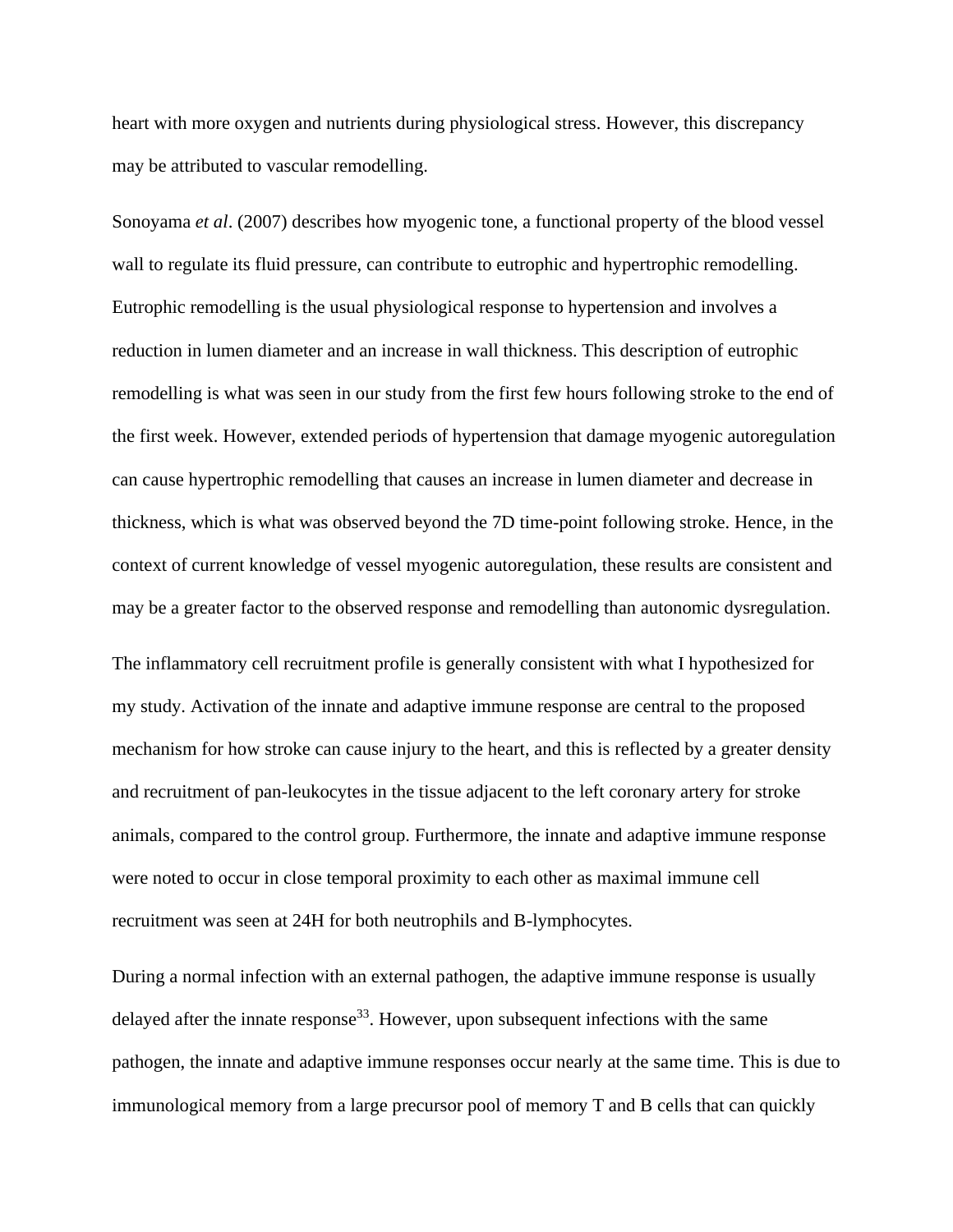differentiate upon contact with the same antigen. In the case of a stroke, there is a large release of damage-associated molecular pattern molecules  $(DAMPs)^{34}$  causing an overactivation of the innate response by binding innate cell receptors found on macrophages and dendritic cells, which subsequently activate adaptive T and B lymphocytes. Hence, what may explain the concurrent response between the innate and adaptive immune system is that there may be the prior existence of memory T and B cells that recognize DAMPs, which reduce the delay between the activation of the innate and adaptive immune responses.

Taken together, following a selective insular cortical stroke, it appears that artery eutrophic remodelling occurs over a longer duration of time until 7D, and switches to hypertrophic remodelling after there is damage to the myogenic autoregulation of the blood vessel (Figure 7). On the other hand, the innate and adaptive immune response appear to occur closely together, with a maximal recruitment of immune cells at 24H. The time of maximum inflammation seems to precede the remodelling effects taking place in the left coronary artery following stroke.



**Figure 7.** Summary of proposed remodelling and immune cell activation changes in the left coronary artery following right IC stroke. Artery remodelling (green) occurs for a longer duration of time until 7 days post-stroke, whereas the innate and adaptive immune response (blue) occurs concurrently and in a shorter window of time at approximately 24 hours poststroke.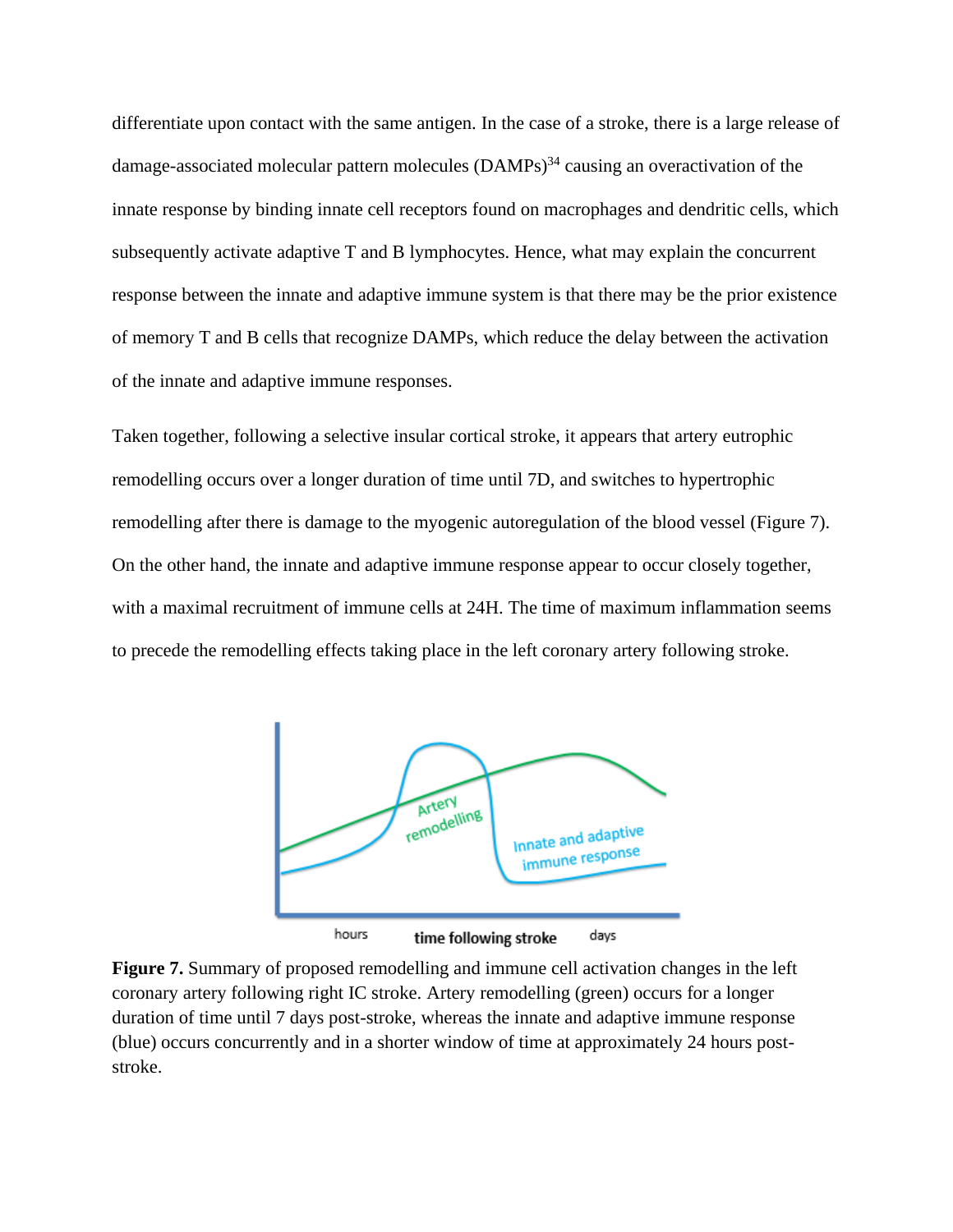There are a variety of future extensions to this project and research area that logically stem from my findings. Firstly, this study was considerably under-powered due to a lack of a sufficient sample size and biological variability due to the use of a rat model and their differential responses to cranial vessel occlusion. Increasing the sample size of each of the treatment groups would likely result in being able to support conclusions with statistical evidence. If using a greater number of rats is not possible due to financial or time constraints, the goal of the study can be revised to instead study how stroke causes pathophysiological changes in the heart at specific times following stroke, as opposed to observing how time influences these changes.

Furthermore, it may be of interest to study cardiac outcomes in models of left insular cortical occlusion, which can be compared with those of right IC. There is currently uncertainty in the research community about the lateralization effects of autonomic control for the insular cortex, so noting any differences in cardiac pathology, or lack thereof, may yield further insight into lateralization effects of the IC and the autonomic dysregulation mechanism of SIHI.

Finally, with regards to the inflammatory response, further immunological and biochemical research studying possible interaction of DAMPs with memory cells of the immune system may strengthen the theory of concurrent activation of the innate and adaptive system we found, and aid in developing possible therapeutic targets to reduce cardiac pathologies following an ischemic stroke.

In conclusion, my project determined a preliminary timeline of the pathological changes occurring in the left coronary artery following an insular ischemic stroke. I found that both remodelling and immune response effects were present, which is consistent with the mechanisms for stroke-induced heart injury. Eutrophic remodelling, due to a combination of autonomic dysregulation and myogenic autoregulation from hypertensive conditions, likely contributed to a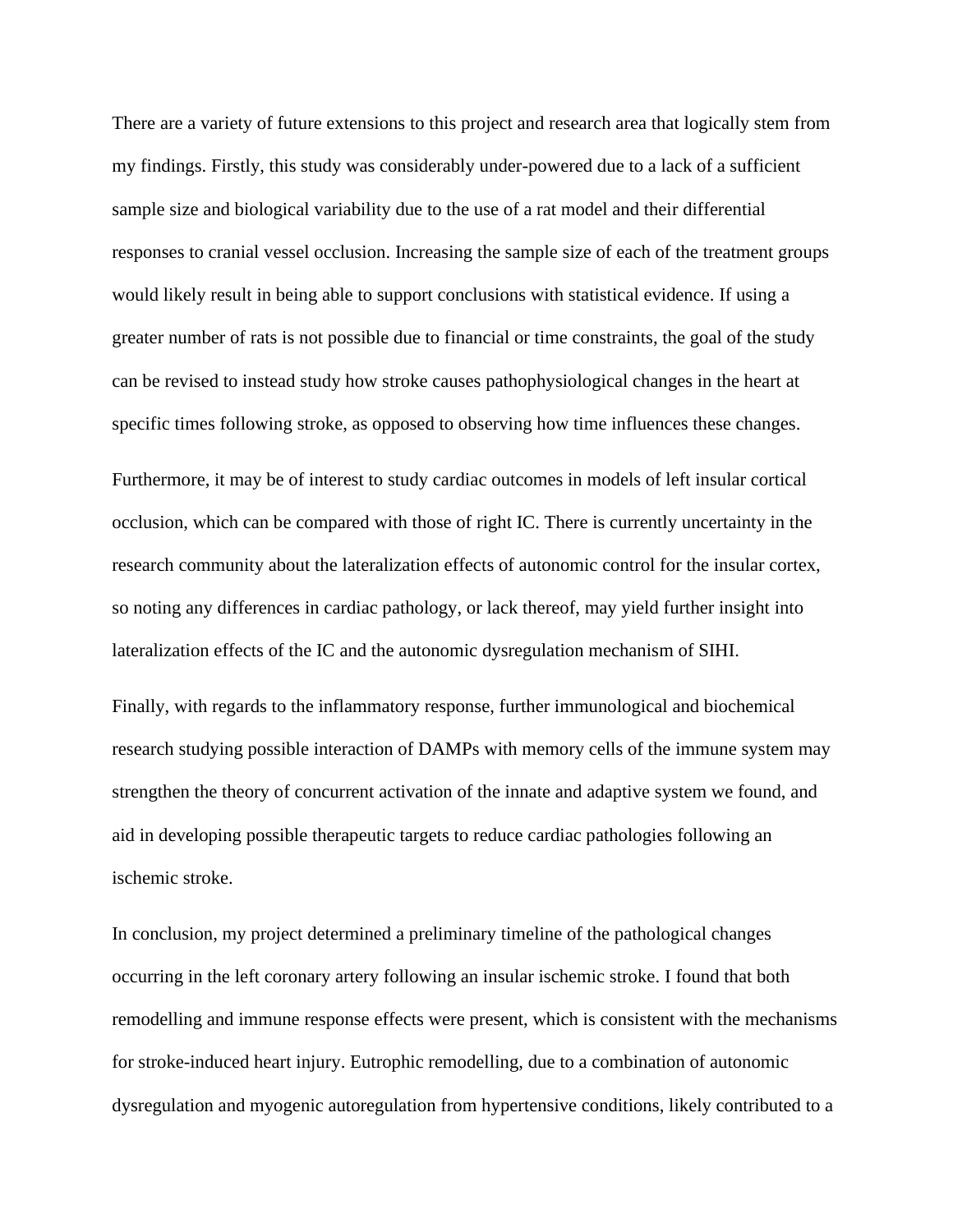sustained change until 7D. Following 7D, hypertrophic remodelling became dominant after damage to the myogenic response. Immune recruitment was seen for all leukocytes, but in particular, immune cells of the innate and adaptive immune response experienced their maximal recruitment almost concurrently. This finding suggests that immunological memory may play a role in the inflammatory mechanism for SIHI. Ultimately, these documented changes to the left coronary artery following an insular cortical stroke extend our understanding of stroke-induced heart injury to vascular changes in the heart, seeking to address the major clinical problem of cardiac complications following stroke.

**Word count:** 4885 words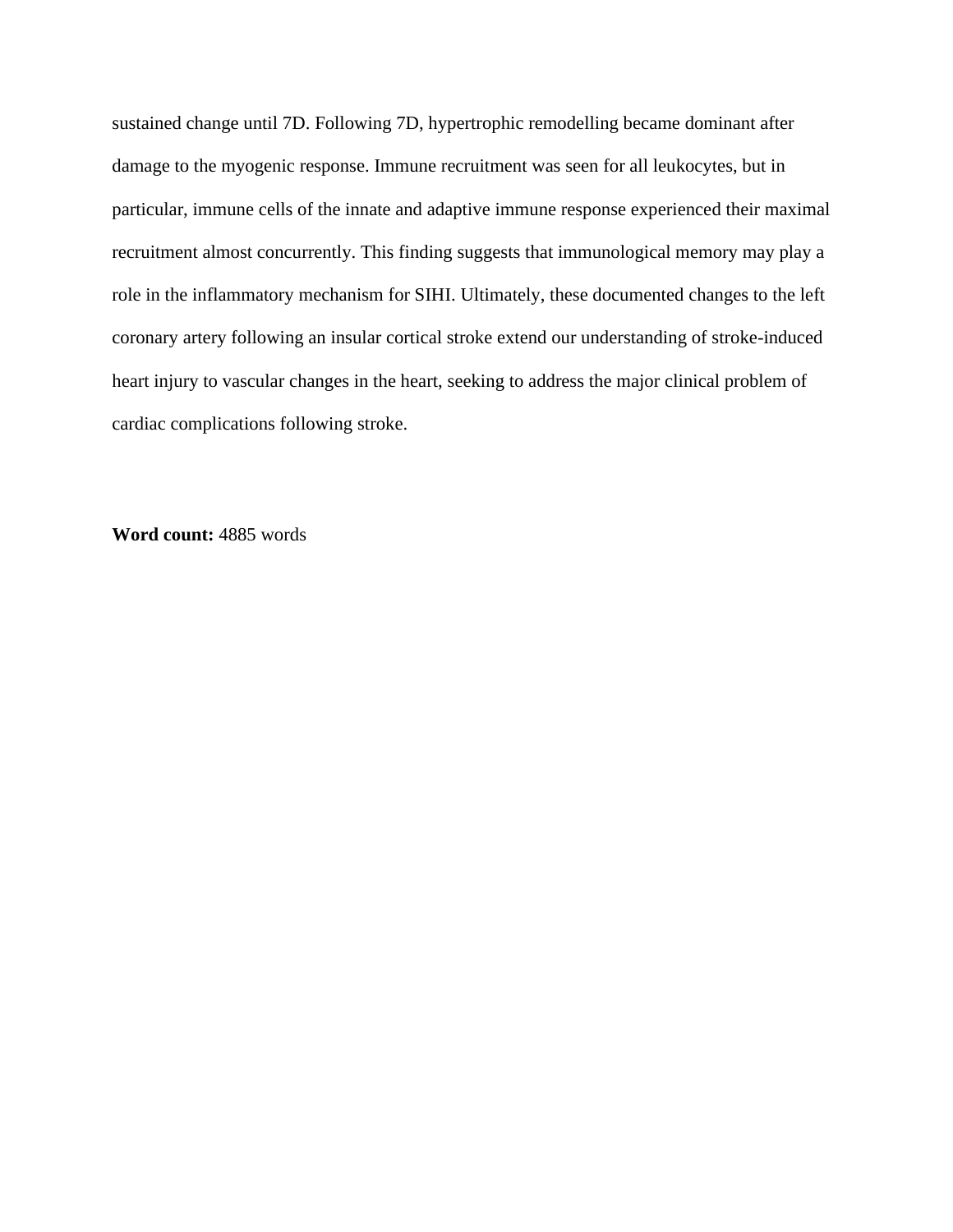# **References**

- 1. Donnan GA, Fisher M, Macleod M, et al. Stroke. *Lancet*. 2008; **371**:1612–1623.
- 2. Grysiewicz RA, Thomas K, Pandey DK. Epidemiology of ischemic and hemorrhagic stroke: incidence, prevalence, mortality, and risk factors. *Neurol Clin*. 2008; **26**:871–895.
- 3. Santos MS, Moreno AJ, Carvalho AP. Relationships between ATP depletion, membrane potential, and the release of neurotransmitters in rat nerve terminals. An in vitro study under conditions that mimic anoxia, hypoglycemia, and ischemia. *Stroke*. 1996; **27**:941– 950.
- 4. Walberer M, Ritschel N, Nedelmann M, et al. Aggravation of infarct formation by brain swelling in a large territorial stroke: a target for neuroprotection? *J Neurosurg*. 2008; **109**:287–293.
- 5. Gerriets T, Walberer M, Ritschel N, et al. Edema formation in the hyperacute phase of ischemic stroke. *J Neurosurg*. 2009; **111**:1036–1042.
- 6. Lipton P. Ischemic cell death in brain neurons. Physiol Rev. 1999; **79**:1431–1568.
- 7. Mitchell JH. Electrocardiographic changes associated with a cerebrovascular accident. *Lancet*. 1964; **284**:645.
- 8. Dimant J, Grob D. Electrocardiographic changes and myocardial damage in patients with acute cerebrovascular accidents. *Stroke*. 1977; **8**:448–455.
- 9. Fentz V, Gormsen J. Electrocardiographic patterns in patients with cerebrovascular accidents. *Circulation.* 1962; **25**:22–28.
- 10. Daniele O, Caravaglios G, Fierro B, et al. Stroke and cardiac arrhythmias. *J Stroke Cerebrovasc Dis*. 2002; **11**:28–33.
- 11. Burch GE, Meyers R, Abildskov JA. A new electrocardiographic pattern observed in cerebrovascular accidents. *Circulation*. 1954; **9**:719–723.
- 12. Hunt D, Gore I. Myocardial lesions following experimental intracranial hemorrhage: prevention with propranolol. *Am Heart J*. 1972; **83**:232–236.
- 13. Sposato LA, Cipriano LE, Saposnik G, et al. Diagnosis of atrial fibrillation after stroke and transient ischaemic attack: a systematic review and meta-analysis. *Lancet Neurol*. 2015; **14**:377–387.
- 14. Perez-Trepichio AD, Williams JL, Block CH, et al. Cardiovascular changes during focal cerebral ischemia in rats. *Stroke*. 1993; **24**:691–696.
- 15. Wrigley P, Khoury J, Eckerle B, et al. Prevalence of positive troponin and echocardiogram findings and association with mortality in acute ischemic stroke. *Stroke.* 2017; **48**:1226–1232.
- 16. Chen Z, Venkat P, Seyfried D, Chopp M, Yan T, Chen J. Brain-Heart Interaction: Cardiac Complications After Stroke. *Circ Res*. 2017; **121**:451-468.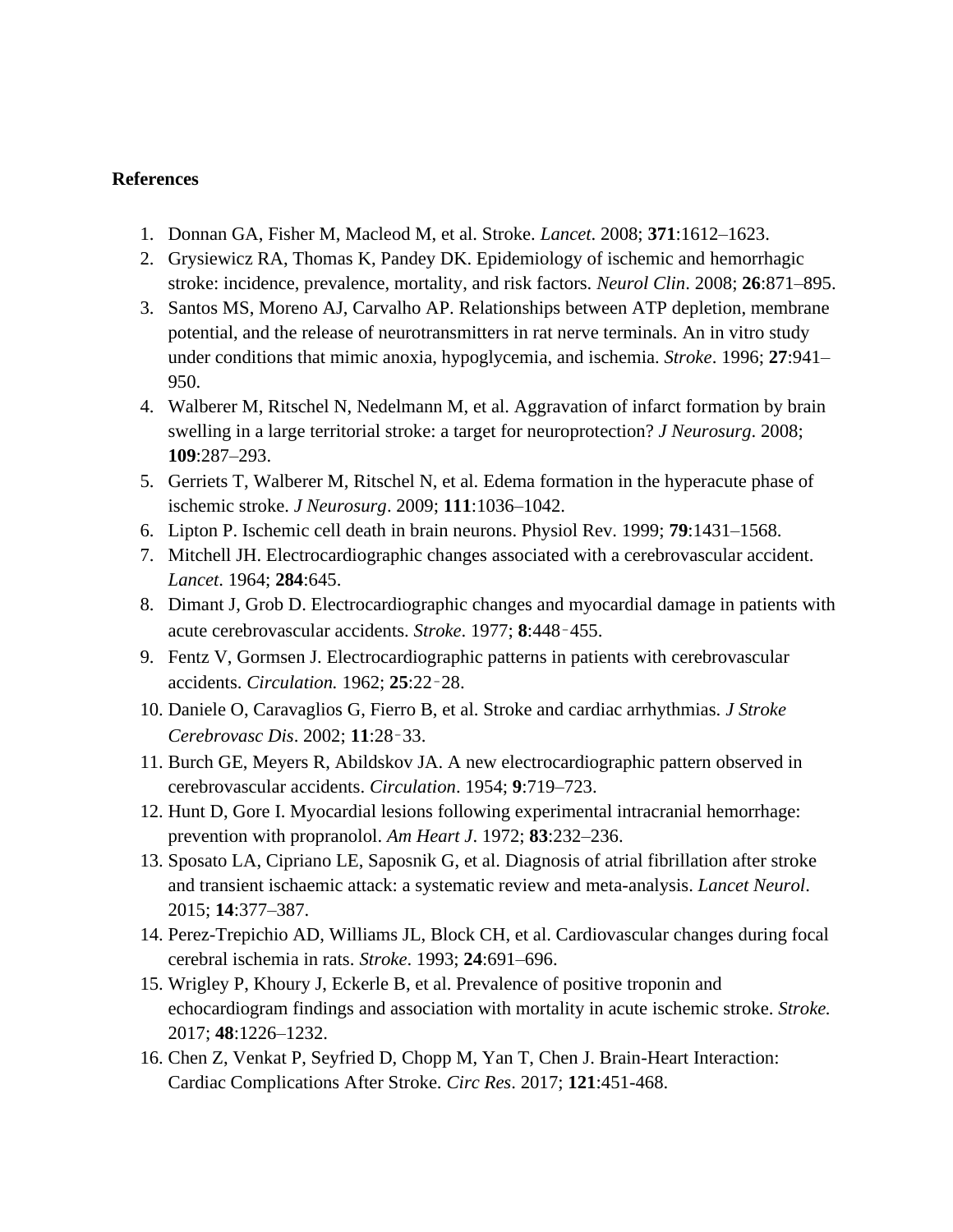- 17. Daniele O, Caravaglios G, Fierro B, et al. Stroke and cardiac arrhythmias. *J Stroke Cerebrovasc Dis*. 2002; **11**:28–33.
- 18. Gauberti, M., Montagne, A., Quenault, A. & Vivien, D. Molecular magnetic resonance imaging of brain-immune interactions. *Front. Cell. Neurosci*. 2014; **8**: 389.
- 19. Chen, Z. et al. Brain–Heart Interaction. *Circ. Res.* 2017; **121**: 451 LP-468.
- 20. Picascia, A., Grimaldi, V., Iannone, C., Soricelli, A. & Napoli, C. Innate and adaptive immune response in stroke: Focus on epigenetic regulation. *J. Neuroimmunol*. **289**: 111– 120 (2018).
- 21. van der Bilt, I. A. C. et al. Myocarditis in patients with subarachnoid hemorrhage: A histopathologic study. *J. Crit. Care*. 2016; **32**: 196–200.
- 22. Nicoletti, A. & Michel, J.-B. Cardiac fibrosis and inflammation interaction with hemodynamic and hormonal factors. *Cardiovasc. Res*. 1999; **41**: 532–543.
- 23. Mertes, P. M. et al. Estimation of myocardial interstitial norepinephrine release after brain death using cardiac microdialysis. *Transplantation.* 1994; **57**: 371–377.
- 24. Woo D, Haverbusch M, Sekar P, et al. Effect of untreated hypertension on hemorrhagic stroke. *Stroke*. 2004; **35**:1703–1708.
- 25. Kissela BM, Sauerbeck L, Woo D, et al. Subarachnoid hemorrhage: a preventable disease with a heritable component. *Stroke.* 2002; **33**:1321–1326.
- 26. Kleindorfer D, Lindsell CJ, Brass L, et al. National US estimates of recombinant tissue plasminogen activator use: ICD-9 codes substantially underestimate*. Stroke.* 2008; **39**:924–928.
- 27. Oppenheimer SM, Kedem G, Martin WM. Left-insular cortex lesions perturb cardiac autonomic tone in humans. *Clin Auton Res.* 1996; **6**:131–140.
- 28. Laowattana S, Zeger SL, Lima JAC, et al. Left insular stroke is associated with adverse cardiac outcome. *Neurology.* 2006; **66**:477–483.
- 29. Zamrini EY, Meador KJ, Loring DW, et al. Unilateral cerebral inactivation produces differential left/right heart rate responses. *Neurology.* 1990; **40**:1408–1411.
- 30. Yusuf Muharam M, Ahmad R, Harmy M. The ' widow maker': Electrocardiogram features that should not be missed. *Malays Fam Physician*. 2013;**8(1)**:45–47.
- 31. Urthaler F, Neely BH, Hageman GR, Smith LR. Differential sympatheticparasympathetic interactions in sinus node and AV junction. *Am J Physiol*. 1986; **250**:H43-51.
- 32. Sonomaya K, Greenstein A, Price A, Khavandi K, Heagerty T. Vascular remodeling: implications for small artery function and target organ damage. *Therapeutic Advances in Cardiovascular Disease.* 2007; **1(2)**: 129-137.
- 33. Janeway CA Jr, Travers P, Walport M, et al. Immunobiology: The Immune System in Health and Disease. 5th edition. New York: Garland Science; 2001. Principles of innate and adaptive immunity.
- 34. Gülke E, Gelderblom M, Magnus T. Danger signals in stroke and their role on microglia activation after ischemia. *Ther Adv Neurol Disord*. 2018; **11**:1756286418774254.